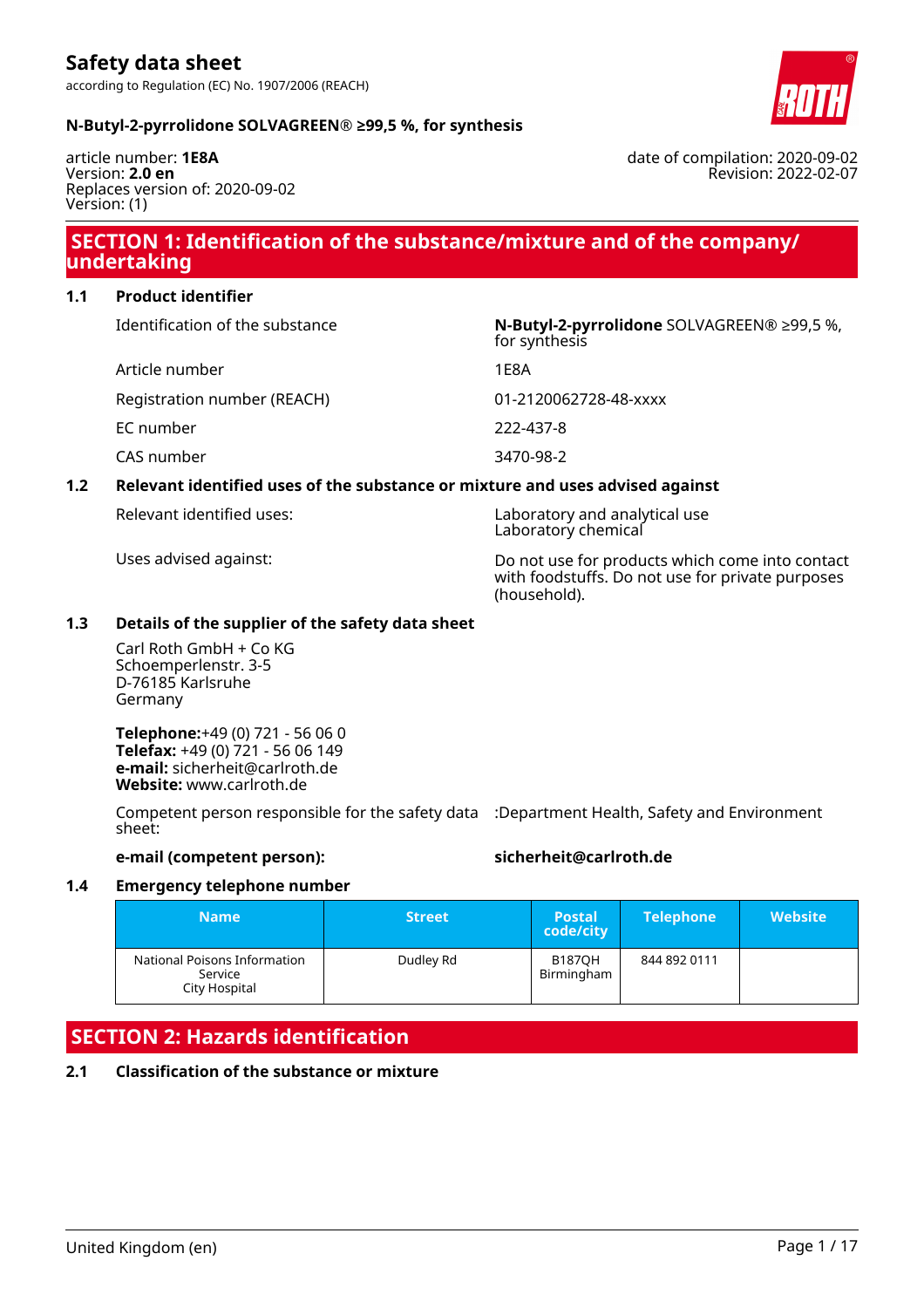according to Regulation (EC) No. 1907/2006 (REACH)



#### **N-Butyl-2-pyrrolidone SOLVAGREEN® ≥99,5 %, for synthesis**

article number: **1E8A**

#### **Classification according to Regulation (EC) No 1272/2008 (CLP)**

| <b>Section</b> | <b>Hazard class</b>               |   | <b>Hazard class and</b><br>category | <b>Hazard</b><br>statement |
|----------------|-----------------------------------|---|-------------------------------------|----------------------------|
| 3.10           | Acute toxicity (oral)             | 4 | Acute Tox. 4                        | H302                       |
| 3.2            | Skin corrosion/irritation         |   | Skin Irrit. 2                       | H315                       |
| 3.3            | Serious eye damage/eye irritation |   | Eye Irrit. 2                        | H319                       |

For full text of abbreviations: see SECTION 16

#### **2.2 Label elements**

#### **Labelling according to Regulation (EC) No 1272/2008 (CLP)**

| <b>Signal word</b>       | Warning              |
|--------------------------|----------------------|
| <b>Pictograms</b>        |                      |
| GHS07                    |                      |
| <b>Hazard statements</b> |                      |
| 1302                     | Harmful if swallowed |

|      | TIGHTHOFII SWAIIOWCA          |
|------|-------------------------------|
| H315 | Causes skin irritation        |
| H319 | Causes serious eye irritation |

#### **Precautionary statements**

#### **Precautionary statements - prevention**

P280 Wear protective gloves/eye protection

#### **Precautionary statements - response**

| P302+P352      | IF ON SKIN: Wash with plenty of water                                       |
|----------------|-----------------------------------------------------------------------------|
| P305+P351+P338 | IF IN EYES: Rinse cautiously with water for several minutes. Remove contact |
|                | lenses, if present and easy to do. Continue rinsing                         |
| P337+P313      | If eye irritation persists: Get medical advice/attention                    |

#### **Labelling of packages where the contents do not exceed 125 ml**

Signal word: **Warning**

Symbol(s)



#### **2.3 Other hazards**

#### **Results of PBT and vPvB assessment**

According to the results of its assessment, this substance is not a PBT or a vPvB.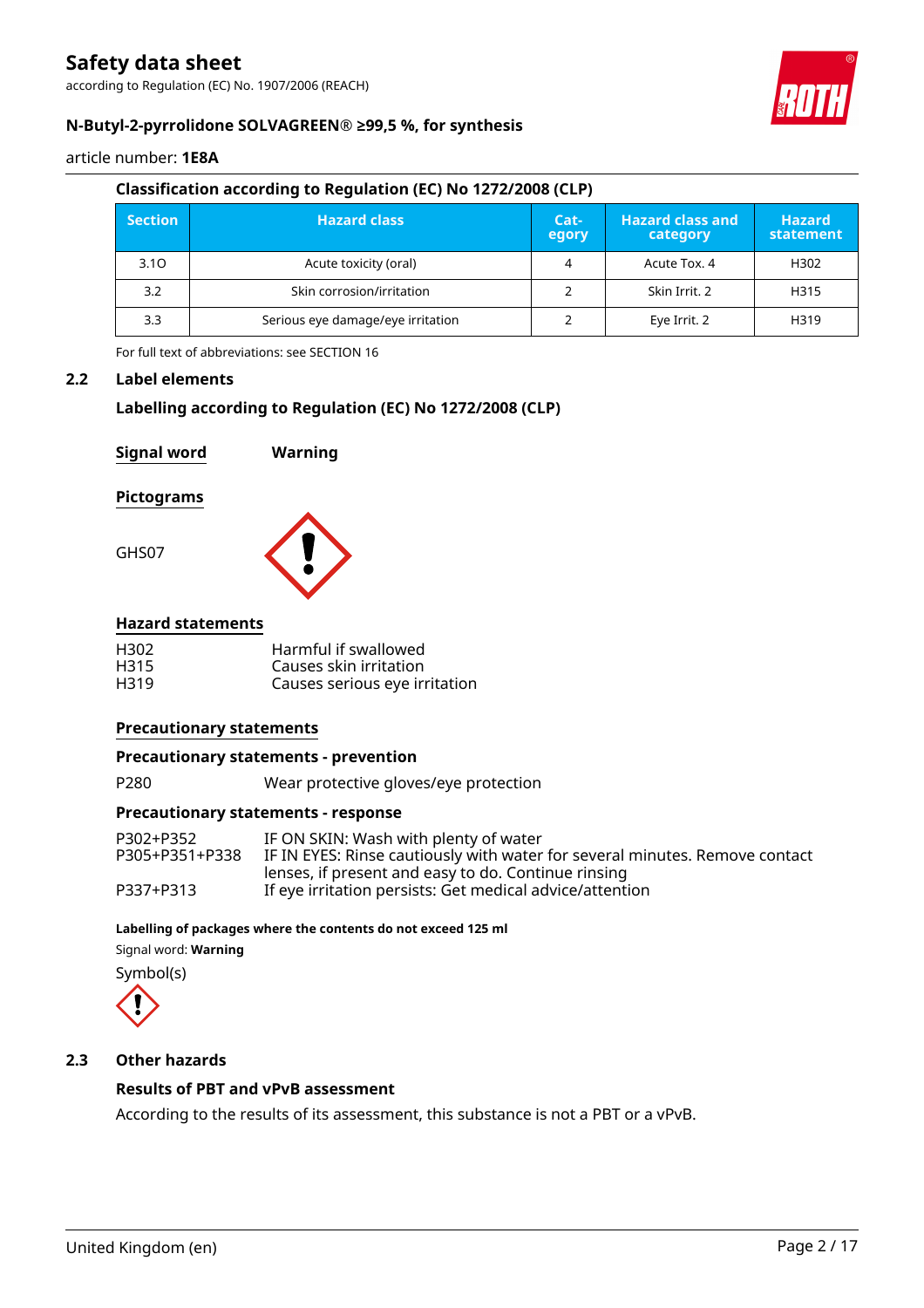according to Regulation (EC) No. 1907/2006 (REACH)



#### **N-Butyl-2-pyrrolidone SOLVAGREEN® ≥99,5 %, for synthesis**

article number: **1E8A**

# **SECTION 3: Composition/information on ingredients**

| 3.1 | <b>Substances</b> |                       |  |  |  |
|-----|-------------------|-----------------------|--|--|--|
|     | Name of substance | N-Butyl-2-pyrrolidone |  |  |  |
|     | Molecular formula | $C_8H_{15}NO$         |  |  |  |
|     | Molar mass        | 141,2 $9/_{mol}$      |  |  |  |
|     | REACH Reg. No     | 01-2120062728-48-xxxx |  |  |  |
|     | CAS No            | 3470-98-2             |  |  |  |
|     | EC No             | 222-437-8             |  |  |  |

# **Substance, Specific Conc. Limits, M-factors, ATE**

| <b>Specific Conc. Limits</b> | <b>M-Factors</b>         | ATE                  | <b>Exposure route</b> |
|------------------------------|--------------------------|----------------------|-----------------------|
|                              | $\overline{\phantom{a}}$ | $>300 \frac{mg}{kg}$ | oral                  |

# **SECTION 4: First aid measures**

#### **4.1 Description of first aid measures**



#### **General notes**

Take off contaminated clothing.

#### **Following inhalation**

Provide fresh air. In all cases of doubt, or when symptoms persist, seek medical advice.

#### **Following skin contact**

Rinse skin with water/shower. In case of skin irritation, consult a physician.

#### **Following eye contact**

Irrigate copiously with clean, fresh water for at least 10 minutes, holding the eyelids apart. In case of eye irritation consult an ophthalmologist.

#### **Following ingestion**

Rinse mouth with water (only if the person is conscious). Call a doctor.

# **4.2 Most important symptoms and effects, both acute and delayed**

Vomiting, Irritation

### **4.3 Indication of any immediate medical attention and special treatment needed**

none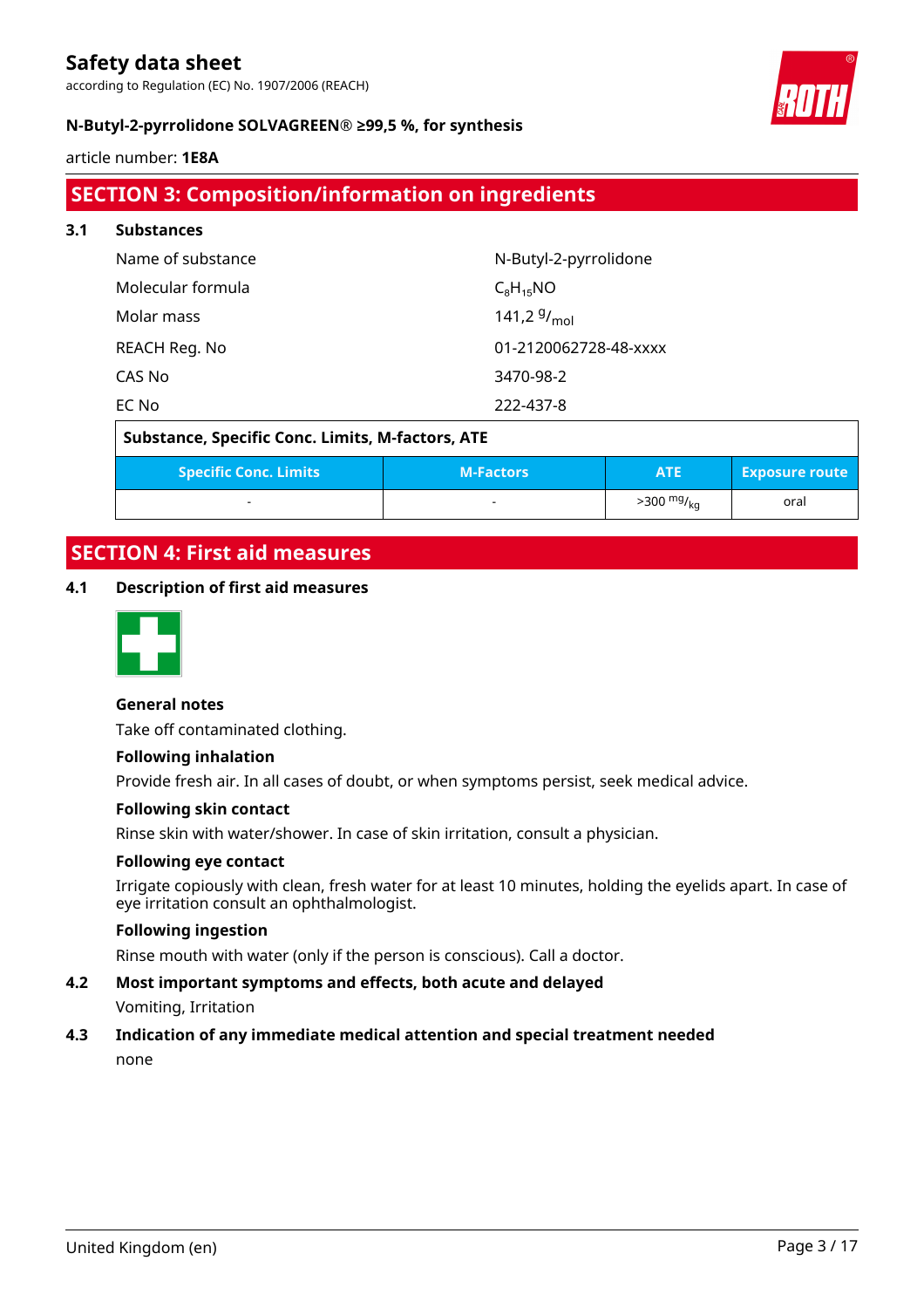according to Regulation (EC) No. 1907/2006 (REACH)



#### **N-Butyl-2-pyrrolidone SOLVAGREEN® ≥99,5 %, for synthesis**

article number: **1E8A**

# **SECTION 5: Firefighting measures**

#### **5.1 Extinguishing media**



#### **Suitable extinguishing media**

co-ordinate firefighting measures to the fire surroundings water spray, dry extinguishing powder, BC-powder, carbon dioxide  $(CO<sub>2</sub>)$ 

#### **Unsuitable extinguishing media**

water jet

#### **5.2 Special hazards arising from the substance or mixture**

Combustible.

#### **Hazardous combustion products**

In case of fire may be liberated: Nitrogen oxides (NOx), Carbon monoxide (CO), Carbon dioxide (CO₂)

#### **5.3 Advice for firefighters**

In case of fire and/or explosion do not breathe fumes. Fight fire with normal precautions from a reasonable distance. Wear self-contained breathing apparatus.

# **SECTION 6: Accidental release measures**

**6.1 Personal precautions, protective equipment and emergency procedures**



#### **For non-emergency personnel**

Avoid contact with skin, eyes and clothes. Do not breathe vapour/spray.

#### **6.2 Environmental precautions**

Keep away from drains, surface and ground water.

#### **6.3 Methods and material for containment and cleaning up**

#### **Advice on how to contain a spill**

Covering of drains.

#### **Advice on how to clean up a spill**

Absorb with liquid-binding material (sand, diatomaceous earth, acid- or universal binding agents).

#### **Other information relating to spills and releases**

Place in appropriate containers for disposal. Ventilate affected area.

#### **6.4 Reference to other sections**

Hazardous combustion products: see section 5. Personal protective equipment: see section 8. Incompatible materials: see section 10. Disposal considerations: see section 13.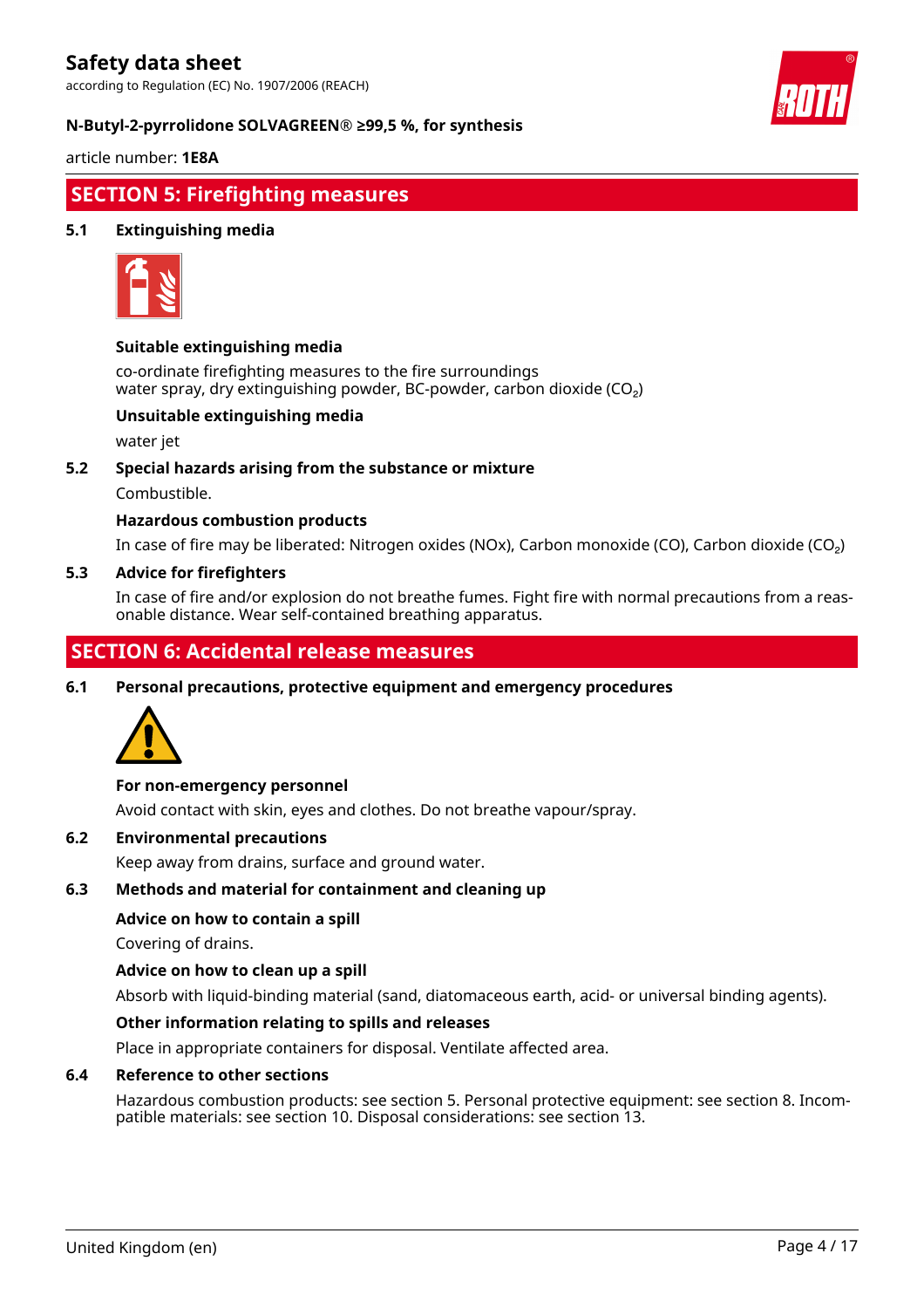according to Regulation (EC) No. 1907/2006 (REACH)



#### **N-Butyl-2-pyrrolidone SOLVAGREEN® ≥99,5 %, for synthesis**

article number: **1E8A**

# **SECTION 7: Handling and storage**

**7.1 Precautions for safe handling**

Provision of sufficient ventilation.

#### **Advice on general occupational hygiene**

Wash hands before breaks and after work. Keep away from food, drink and animal feedingstuffs.

#### **7.2 Conditions for safe storage, including any incompatibilities**

Keep container tightly closed.

**Incompatible substances or mixtures**

Observe hints for combined storage.

#### **Consideration of other advice:**

## **Specific designs for storage rooms or vessels**

Recommended storage temperature: 15 – 25 °C

**7.3 Specific end use(s)**

No information available.

# **SECTION 8: Exposure controls/personal protection**

#### **8.1 Control parameters**

#### **National limit values**

#### **Occupational exposure limit values (Workplace Exposure Limits)**

This information is not available.

#### **Human health values**

| Relevant DNELs and other threshold levels |                                  |                                              |                   |                            |
|-------------------------------------------|----------------------------------|----------------------------------------------|-------------------|----------------------------|
| <b>Endpoint</b>                           | <b>Threshold</b><br><b>level</b> | <b>Protection goal,</b><br>route of exposure | Used in           | <b>Exposure time</b>       |
| <b>DNEL</b>                               | $24.1 \,\mathrm{mg/m^3}$         | human, inhalatory                            | worker (industry) | chronic - systemic effects |
| <b>DNEL</b>                               | 10 mg/kg bw/<br>day              | human, dermal                                | worker (industry) | chronic - systemic effects |

#### **Environmental values**

| <b>Relevant PNECs and other threshold levels</b> |                           |                       |                                       |                              |
|--------------------------------------------------|---------------------------|-----------------------|---------------------------------------|------------------------------|
| End-<br>point                                    | <b>Threshold</b><br>level | <b>Organism</b>       | <b>Environmental com-</b><br>partment | <b>Exposure time</b>         |
| <b>PNEC</b>                                      | $4 \frac{mg}{l}$          | aquatic organisms     | freshwater                            | short-term (single instance) |
| <b>PNEC</b>                                      | $0.4 \text{ mg/}$         | aquatic organisms     | marine water                          | short-term (single instance) |
| <b>PNEC</b>                                      | 30,62 $mg/1$              | aquatic organisms     | sewage treatment plant<br>(STP)       | short-term (single instance) |
| <b>PNEC</b>                                      | 20,17 $mg/_{ka}$          | aquatic organisms     | freshwater sediment                   | short-term (single instance) |
| <b>PNEC</b>                                      | 2,017 $mg/_{ka}$          | aquatic organisms     | marine sediment                       | short-term (single instance) |
| <b>PNEC</b>                                      | 1,68 $mg/_{ka}$           | terrestrial organisms | soil                                  | short-term (single instance) |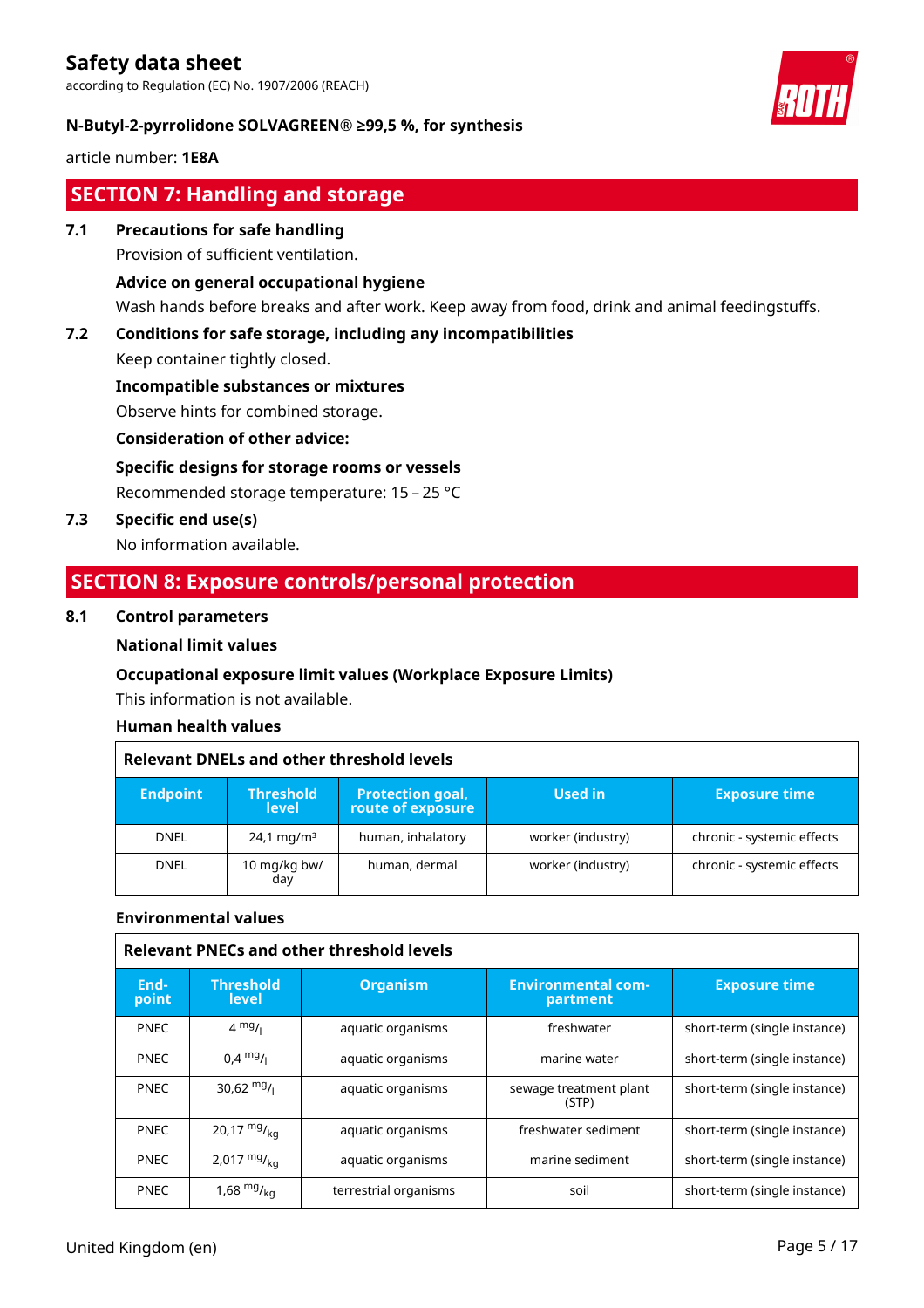according to Regulation (EC) No. 1907/2006 (REACH)



#### **N-Butyl-2-pyrrolidone SOLVAGREEN® ≥99,5 %, for synthesis**

article number: **1E8A**

#### **8.2 Exposure controls**

#### **Individual protection measures (personal protective equipment)**

#### **Eye/face protection**



Use safety goggle with side protection.

#### **Skin protection**



#### **• hand protection**

Wear suitable gloves. Chemical protection gloves are suitable, which are tested according to EN 374. For special purposes, it is recommended to check the resistance to chemicals of the protective gloves mentioned above together with the supplier of these gloves. The times are approximate values from measurements at 22 ° C and permanent contact. Increased temperatures due to heated substances, body heat etc. and a reduction of the effective layer thickness by stretching can lead to a considerable reduction of the breakthrough time. If in doubt, contact manufacturer. At an approx. 1.5 times larger / smaller layer thickness, the respective breakthrough time is doubled / halved. The data apply only to the pure substance. When transferred to substance mixtures, they may only be considered as a guide.

#### **• type of material**

Butyl caoutchouc (butyl rubber)

#### **• material thickness**

0,5 mm

#### **• breakthrough times of the glove material**

>480 minutes (permeation: level 6)

#### **• other protection measures**

Take recovery periods for skin regeneration. Preventive skin protection (barrier creams/ointments) is recommended.

#### **Respiratory protection**



Respiratory protection necessary at: Aerosol or mist formation. Type: A (against organic gases and vapours with a boiling point of > 65 °C , colour code: Brown).

#### **Environmental exposure controls**

Keep away from drains, surface and ground water.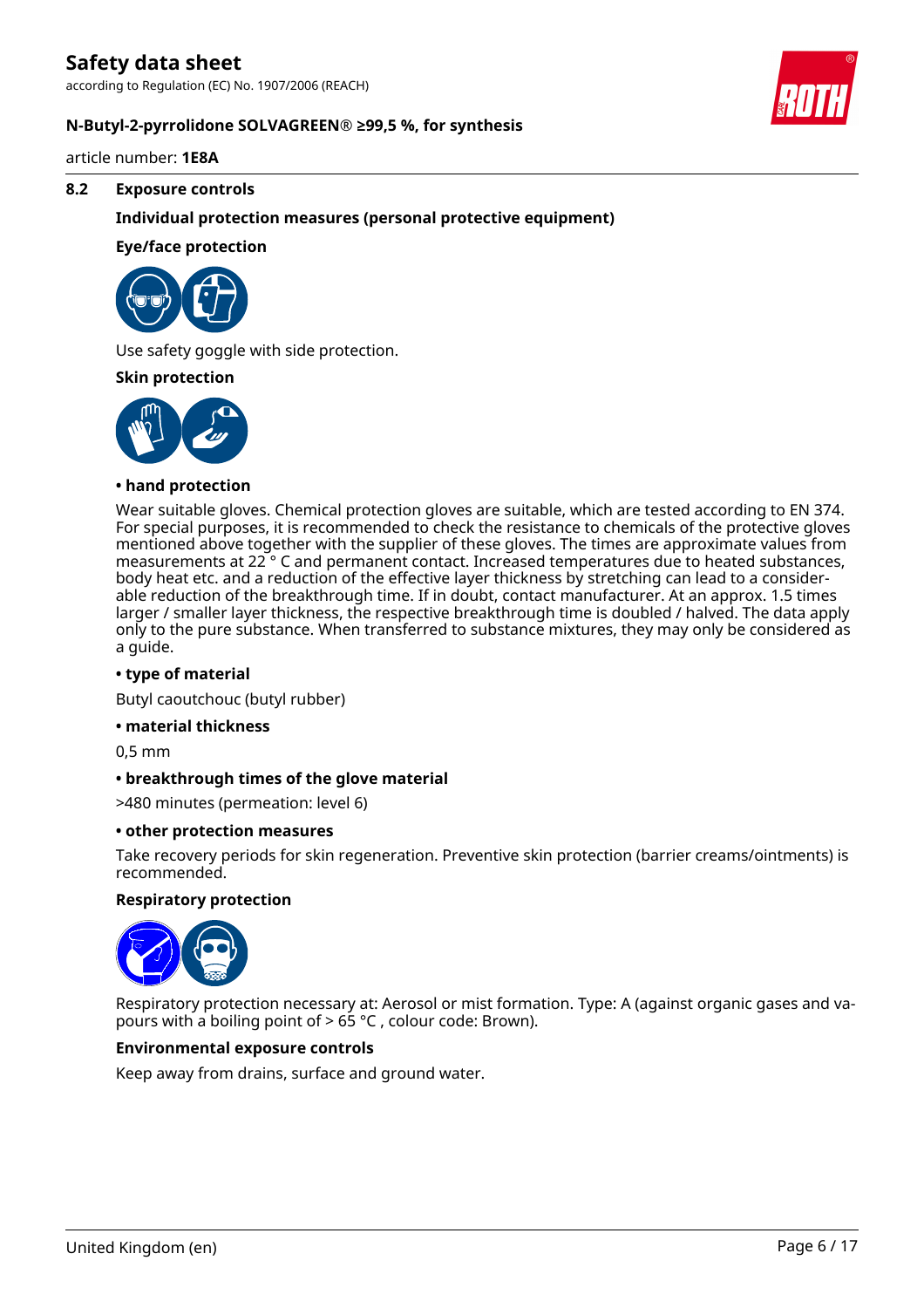according to Regulation (EC) No. 1907/2006 (REACH)



#### **N-Butyl-2-pyrrolidone SOLVAGREEN® ≥99,5 %, for synthesis**

article number: **1E8A**

|     | <b>SECTION 9: Physical and chemical properties</b>          |                                                                |  |  |  |
|-----|-------------------------------------------------------------|----------------------------------------------------------------|--|--|--|
| 9.1 | Information on basic physical and chemical properties       |                                                                |  |  |  |
|     | Physical state                                              | liquid                                                         |  |  |  |
|     | Colour                                                      | colourless - clear                                             |  |  |  |
|     | Odour                                                       | characteristic                                                 |  |  |  |
|     | Melting point/freezing point                                | <-75 °C                                                        |  |  |  |
|     | Boiling point or initial boiling point and boiling<br>range | 240,6 °C at 1.013 hPa (ECHA)                                   |  |  |  |
|     | Flammability                                                | this material is combustible, but will not ignite<br>readily   |  |  |  |
|     | Lower and upper explosion limit                             | 0,9 vol% (LEL) - 8,7 vol% (UEL)                                |  |  |  |
|     | Flash point                                                 | 108 °C at 1.013 hPa (ECHA)                                     |  |  |  |
|     | Auto-ignition temperature                                   | 210 °C at 1.013 hPa (ECHA)                                     |  |  |  |
|     | Decomposition temperature                                   | not relevant                                                   |  |  |  |
|     | pH (value)                                                  | 7,6 (in aqueous solution: $100\frac{9}{l}$ )                   |  |  |  |
|     | Kinematic viscosity                                         | 4,489 $\text{mm}^2$ / <sub>s</sub> at 20 °C                    |  |  |  |
|     | Solubility(ies)                                             |                                                                |  |  |  |
|     | Water solubility                                            | (soluble)                                                      |  |  |  |
|     | Partition coefficient                                       |                                                                |  |  |  |
|     | Partition coefficient n-octanol/water (log value):          | 1,265 (20 °C) (ECHA)                                           |  |  |  |
|     | Soil organic carbon/water (log KOC)                         | 1,265 (ECHA)                                                   |  |  |  |
|     | Vapour pressure                                             | 13 Pa at 25 °C                                                 |  |  |  |
|     | Density and/or relative density                             |                                                                |  |  |  |
|     | Density                                                     | 0,958 $9/_{cm^3}$ at 20 °C (ECHA)                              |  |  |  |
|     | Relative vapour density                                     | information on this property is not available                  |  |  |  |
|     | Particle characteristics                                    | not relevant (liquid)                                          |  |  |  |
|     | Other safety parameters                                     |                                                                |  |  |  |
|     | Oxidising properties                                        | none                                                           |  |  |  |
| 9.2 | <b>Other information</b>                                    |                                                                |  |  |  |
|     | Information with regard to physical hazard<br>classes:      | hazard classes acc. to GHS<br>(physical hazards): not relevant |  |  |  |
|     | Other safety characteristics:                               |                                                                |  |  |  |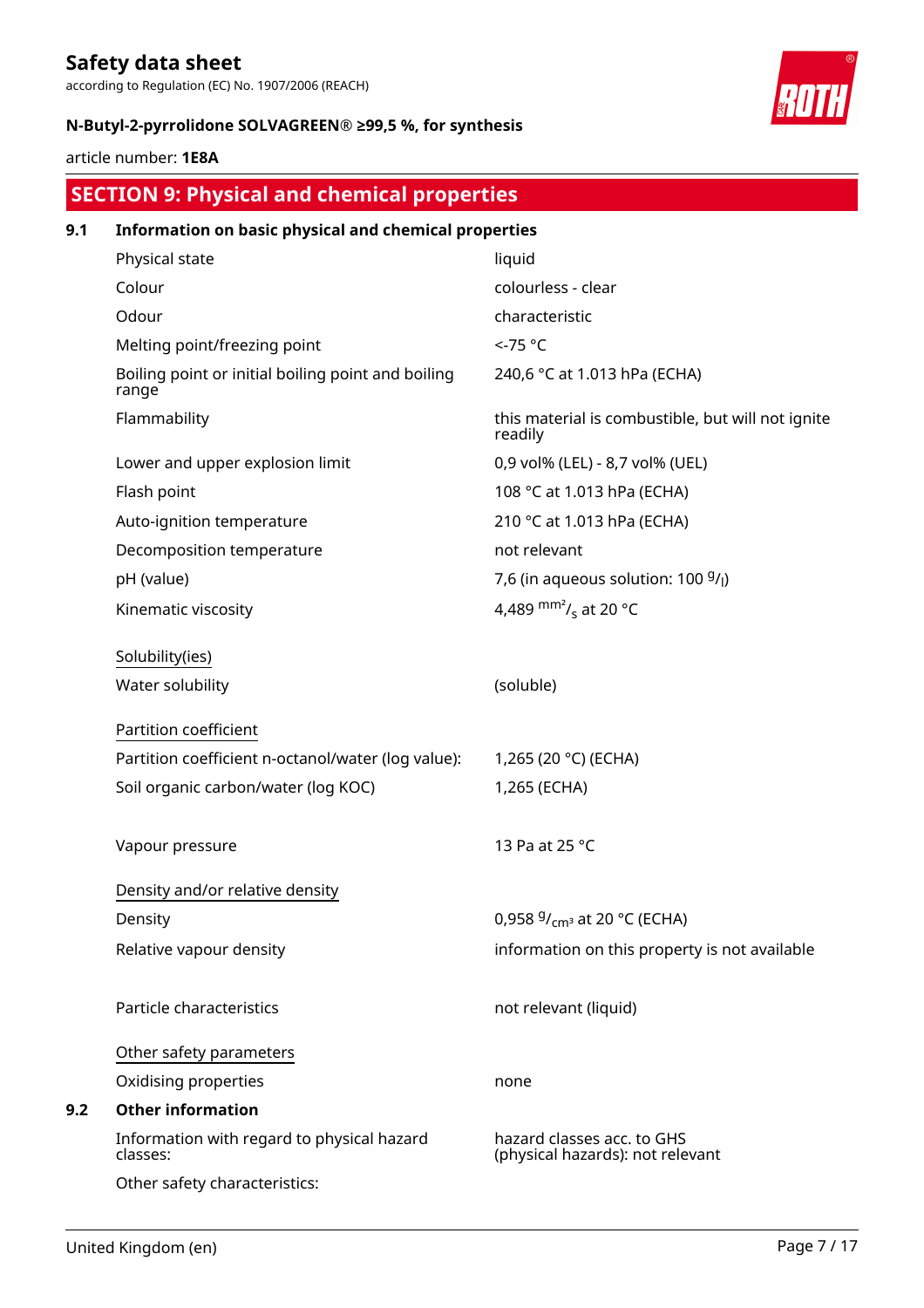according to Regulation (EC) No. 1907/2006 (REACH)



#### **N-Butyl-2-pyrrolidone SOLVAGREEN® ≥99,5 %, for synthesis**

article number: **1E8A**

Surface tension 67,31 mN/<sub>m</sub> (20 °C) (ECHA)

Temperature class (EU, acc. to ATEX) T3

Maximum permissible surface temperature on the equipment: 200°C

# **SECTION 10: Stability and reactivity**

#### **10.1 Reactivity**

This material is not reactive under normal ambient conditions.

#### **If heated**

Vapours may form explosive mixtures with air.

#### **10.2 Chemical stability**

The material is stable under normal ambient and anticipated storage and handling conditions of temperature and pressure.

#### **10.3 Possibility of hazardous reactions**

**Violent reaction with:** strong oxidiser

#### **10.4 Conditions to avoid**

There are no specific conditions known which have to be avoided.

#### **10.5 Incompatible materials** different plastics

**10.6 Hazardous decomposition products** Hazardous combustion products: see section 5.

# **SECTION 11: Toxicological information**

#### **11.1 Information on hazard classes as defined in Regulation (EC) No 1272/2008**

**Classification according to GHS (1272/2008/EC, CLP)**

#### **Acute toxicity**

Harmful if swallowed.

| <b>Acute toxicity</b> |                 |                              |                |               |               |
|-----------------------|-----------------|------------------------------|----------------|---------------|---------------|
| <b>Exposure route</b> | <b>Endpoint</b> | <b>Value</b>                 | <b>Species</b> | <b>Method</b> | <b>Source</b> |
| oral                  | LD50            | $>$ 300 – <2.000 $mg/$<br>kg | rat            |               | ECHA          |
| dermal                | LD50            | $>2.000 \frac{mg}{kg}$       | rat            |               | ECHA          |

#### **Skin corrosion/irritation**

Causes skin irritation.

#### **Serious eye damage/eye irritation**

Causes serious eye irritation.

#### **Respiratory or skin sensitisation**

Shall not be classified as a respiratory or skin sensitiser.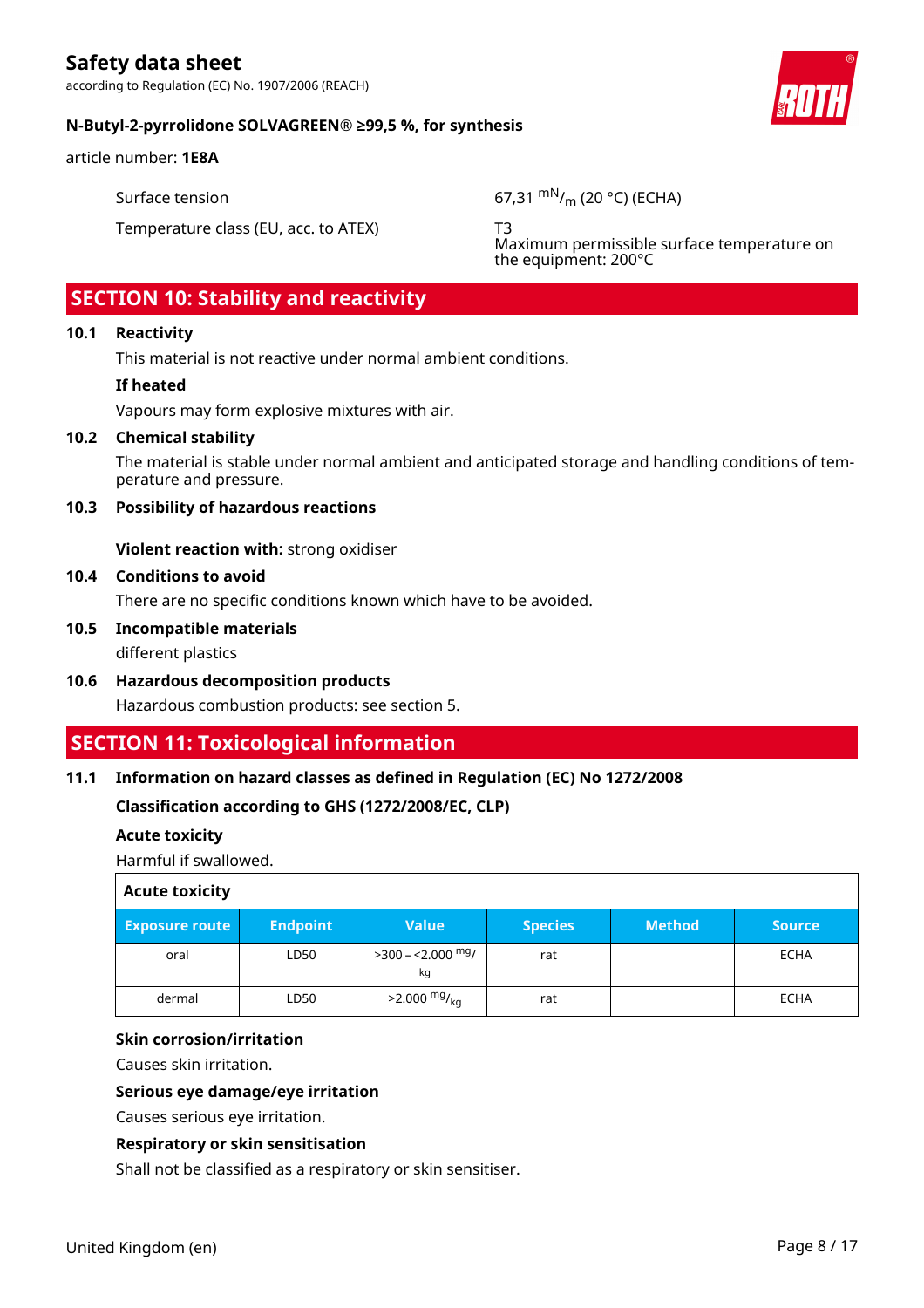

#### **N-Butyl-2-pyrrolidone SOLVAGREEN® ≥99,5 %, for synthesis**

article number: **1E8A**

# **Germ cell mutagenicity**

Shall not be classified as germ cell mutagenic.

#### **Carcinogenicity**

Shall not be classified as carcinogenic.

#### **Reproductive toxicity**

Shall not be classified as a reproductive toxicant.

#### **Specific target organ toxicity - single exposure**

Shall not be classified as a specific target organ toxicant (single exposure).

#### **Specific target organ toxicity - repeated exposure**

Shall not be classified as a specific target organ toxicant (repeated exposure).

#### **Aspiration hazard**

Shall not be classified as presenting an aspiration hazard.

#### **Symptoms related to the physical, chemical and toxicological characteristics**

#### **• If swallowed**

vomiting, nausea, gastrointestinal complaints

#### **• If in eyes**

Causes serious eye irritation

#### **• If inhaled**

Data are not available.

**• If on skin**

causes skin irritation

#### **• Other information**

none

## **11.2 Endocrine disrupting properties**

Not listed.

#### **11.3 Information on other hazards**

There is no additional information.

## **SECTION 12: Ecological information**

#### **12.1 Toxicity**

Shall not be classified as hazardous to the aquatic environment.

| <b>Aquatic toxicity (acute)</b> |                     |                       |               |                         |  |
|---------------------------------|---------------------|-----------------------|---------------|-------------------------|--|
| <b>Endpoint</b>                 | Value               | <b>Species</b>        | <b>Source</b> | <b>Exposure</b><br>time |  |
| <b>LC50</b>                     | $>100 \frac{mg}{l}$ | fish                  | <b>ECHA</b>   | 96 h                    |  |
| EC50                            | $>100 \frac{mg}{l}$ | aquatic invertebrates | <b>ECHA</b>   | 48 h                    |  |
| ErC50                           | $>160$ mg/          | algae                 | <b>ECHA</b>   | 72 h                    |  |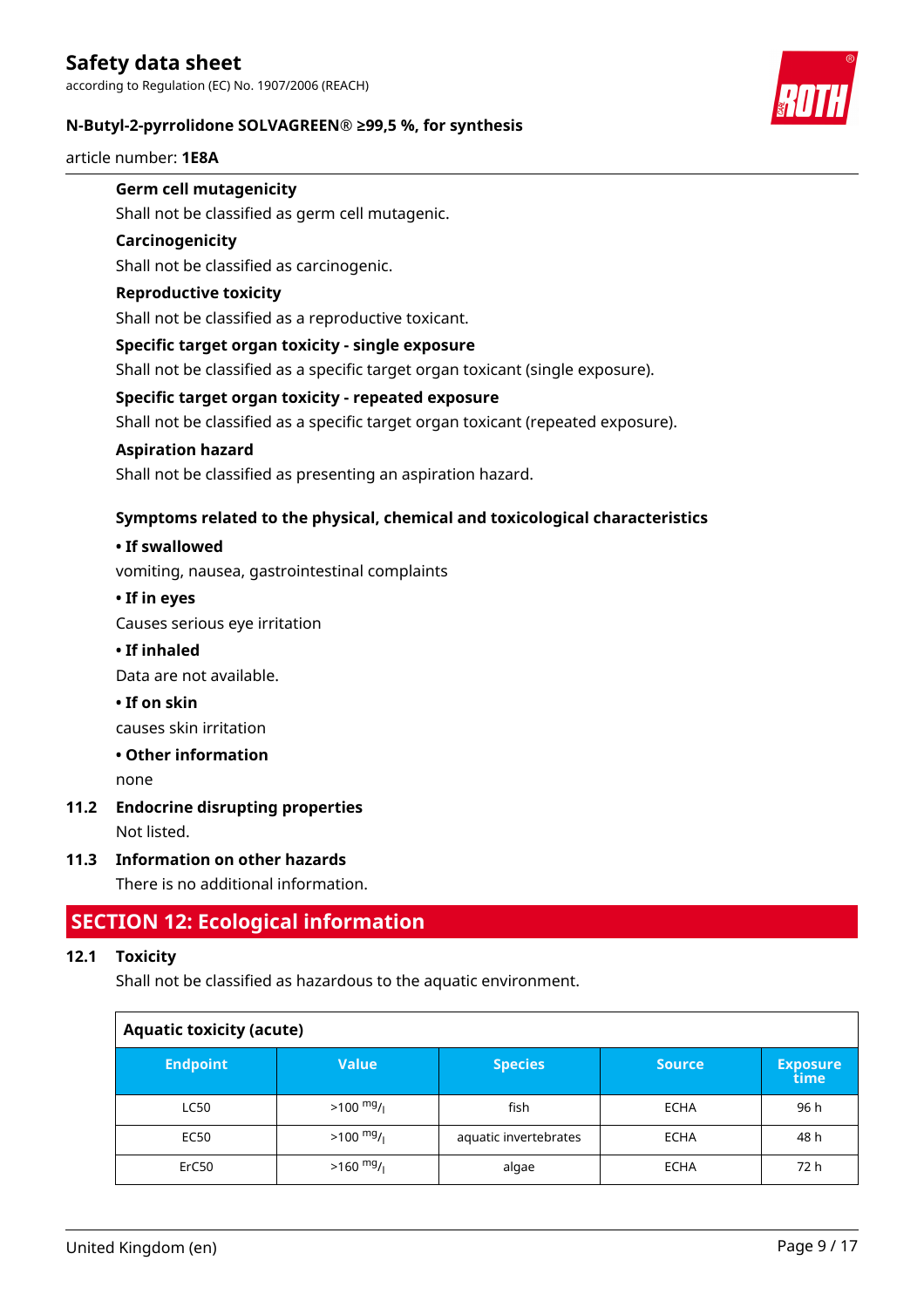according to Regulation (EC) No. 1907/2006 (REACH)



#### **N-Butyl-2-pyrrolidone SOLVAGREEN® ≥99,5 %, for synthesis**

article number: **1E8A**

| <b>Aquatic toxicity (chronic)</b> |                     |                       |               |                         |
|-----------------------------------|---------------------|-----------------------|---------------|-------------------------|
| <b>Endpoint</b>                   | <b>Value</b>        | <b>Species</b>        | <b>Source</b> | <b>Exposure</b><br>time |
| EC50                              | $>100 \frac{mg}{l}$ | aquatic invertebrates | <b>ECHA</b>   | 21 <sub>d</sub>         |

#### **Biodegradation**

Data are not available.

#### **12.2 Process of degradability**

Theoretical Oxygen Demand with nitrification: 2,776 <sup>mg</sup>/<sub>mg</sub> Theoretical Oxygen Demand: 2,379 <sup>mg</sup>/<sub>mg</sub> Theoretical Carbon Dioxide: 2,493  $^{\mathsf{mg}}\prime_{\mathsf{mg}}$ 

| <b>Process of degradability</b> |                         |             |  |  |
|---------------------------------|-------------------------|-------------|--|--|
| <b>Process</b>                  | <b>Degradation rate</b> | <b>Time</b> |  |  |
| oxygen depletion                | 0 %                     | 28 d        |  |  |
| DOC removal                     | 2.9 %                   | 14 d        |  |  |

#### **12.3 Bioaccumulative potential**

Does not significantly accumulate in organisms.

| n-octanol/water (log KOW) | 1,265 (20 °C) (ECHA) |
|---------------------------|----------------------|
| BCF                       | 3,198 (ECHA)         |

#### **12.4 Mobility in soil**

| Henry's law constant                                    | $\mid$ 0,007 <sup>Pa m<sup>3</sup>/<sub>mol</sub> at 25 °C (ECHA)</sup> |
|---------------------------------------------------------|-------------------------------------------------------------------------|
| The Organic Carbon normalised adsorption<br>coefficient | 1,265 (ECHA)                                                            |

#### **12.5 Results of PBT and vPvB assessment**

Data are not available.

- **12.6 Endocrine disrupting properties** Not listed.
- **12.7 Other adverse effects**

Data are not available.

# **SECTION 13: Disposal considerations**

#### **13.1 Waste treatment methods**



This material and its container must be disposed of as hazardous waste. Dispose of contents/container in accordance with local/regional/national/international regulations.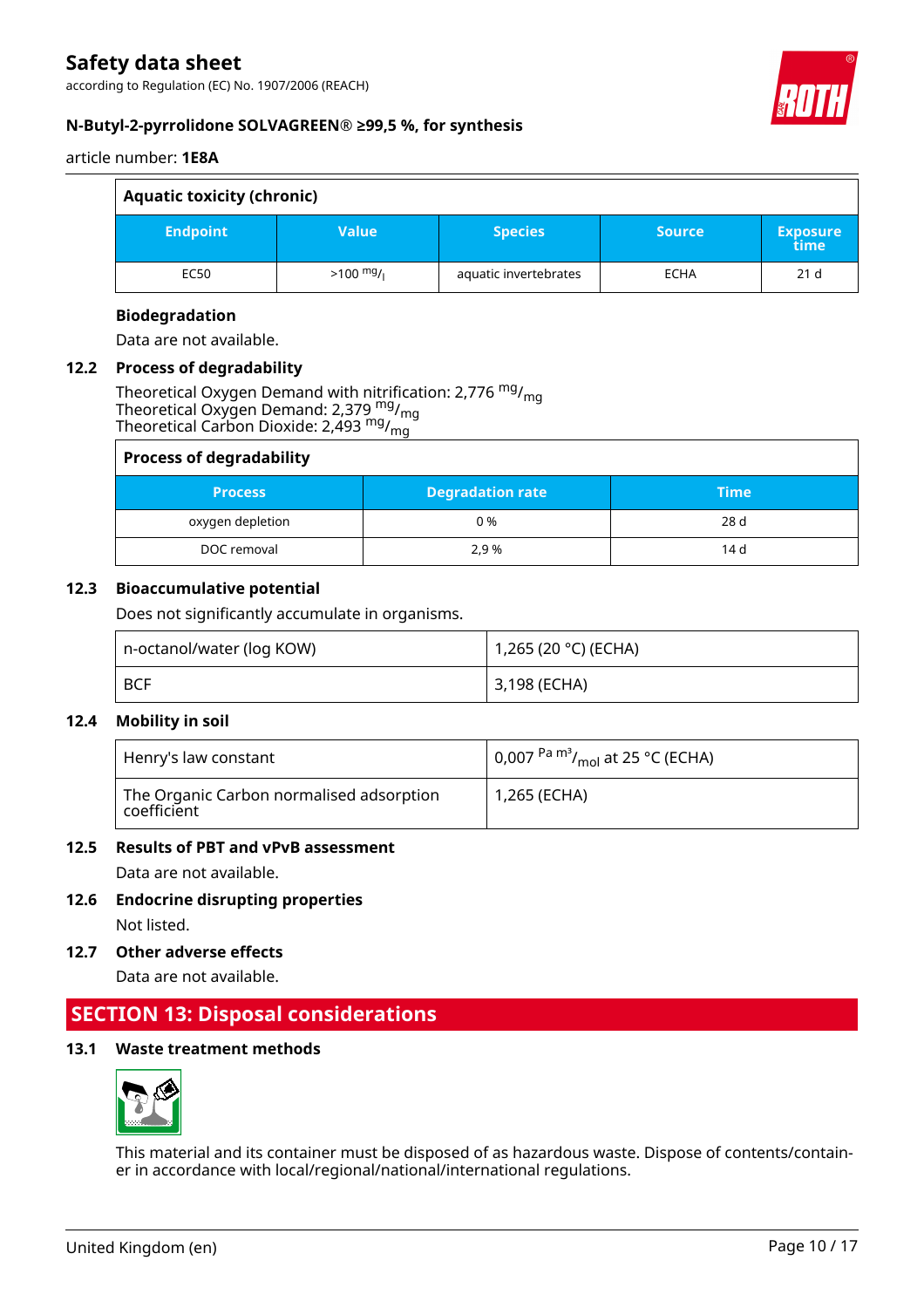#### **N-Butyl-2-pyrrolidone SOLVAGREEN® ≥99,5 %, for synthesis**

article number: **1E8A**

#### **Sewage disposal-relevant information**

Do not empty into drains.

#### **13.2 Relevant provisions relating to waste**

The allocation of waste identity numbers/waste descriptions must be carried out according to the EEC, specific to the industry and process. Waste catalogue ordinance (Germany).

#### **13.3 Remarks**

Waste shall be separated into the categories that can be handled separately by the local or national waste management facilities. Please consider the relevant national or regional provisions.

### **SECTION 14: Transport information**

- **14.1 UN number or ID number not subject to transport regulations**
- **14.2 UN proper shipping name** not assigned
- **14.3 Transport hazard class(es)** none
- **14.4 Packing group not assigned**
- 

#### **14.6 Special precautions for user**

There is no additional information.

#### **14.7 Maritime transport in bulk according to IMO instruments**

The cargo is not intended to be carried in bulk.

#### **14.8 Information for each of the UN Model Regulations**

#### **Transport of dangerous goods by road, rail and inland waterway (ADR/RID/ADN) - Additional information**

Not subject to ADR, RID and ADN.

**International Maritime Dangerous Goods Code (IMDG) - Additional information** Not subject to IMDG.

**International Civil Aviation Organization (ICAO-IATA/DGR) - Additional information** Not subject to ICAO-IATA.

## **SECTION 15: Regulatory information**

### **15.1 Safety, health and environmental regulations/legislation specific for the substance or mixture**

**Relevant provisions of the European Union (EU)**

**Restrictions according to REACH, Annex XVII**

| Dangerous substances with restrictions (REACH, Annex XVII) |                                                                                                          |               |                    |    |
|------------------------------------------------------------|----------------------------------------------------------------------------------------------------------|---------------|--------------------|----|
| Name of substance                                          | Name acc. to inventory                                                                                   | <b>CAS No</b> | <b>Restriction</b> | No |
| N-Butyl-2-pyrrolidone                                      | this product meets the criteria for<br>classification in accordance with Reg-<br>ulation No 1272/2008/EC |               | R <sub>3</sub>     |    |
| N-Butyl-2-pyrrolidone                                      | substances in tattoo inks and perman-<br>ent make-up                                                     |               | R75                | 75 |

**Legend**

R3 1. Shall not be used in:



**14.5 Environmental hazards** non-environmentally hazardous acc. to the dangerous goods regulations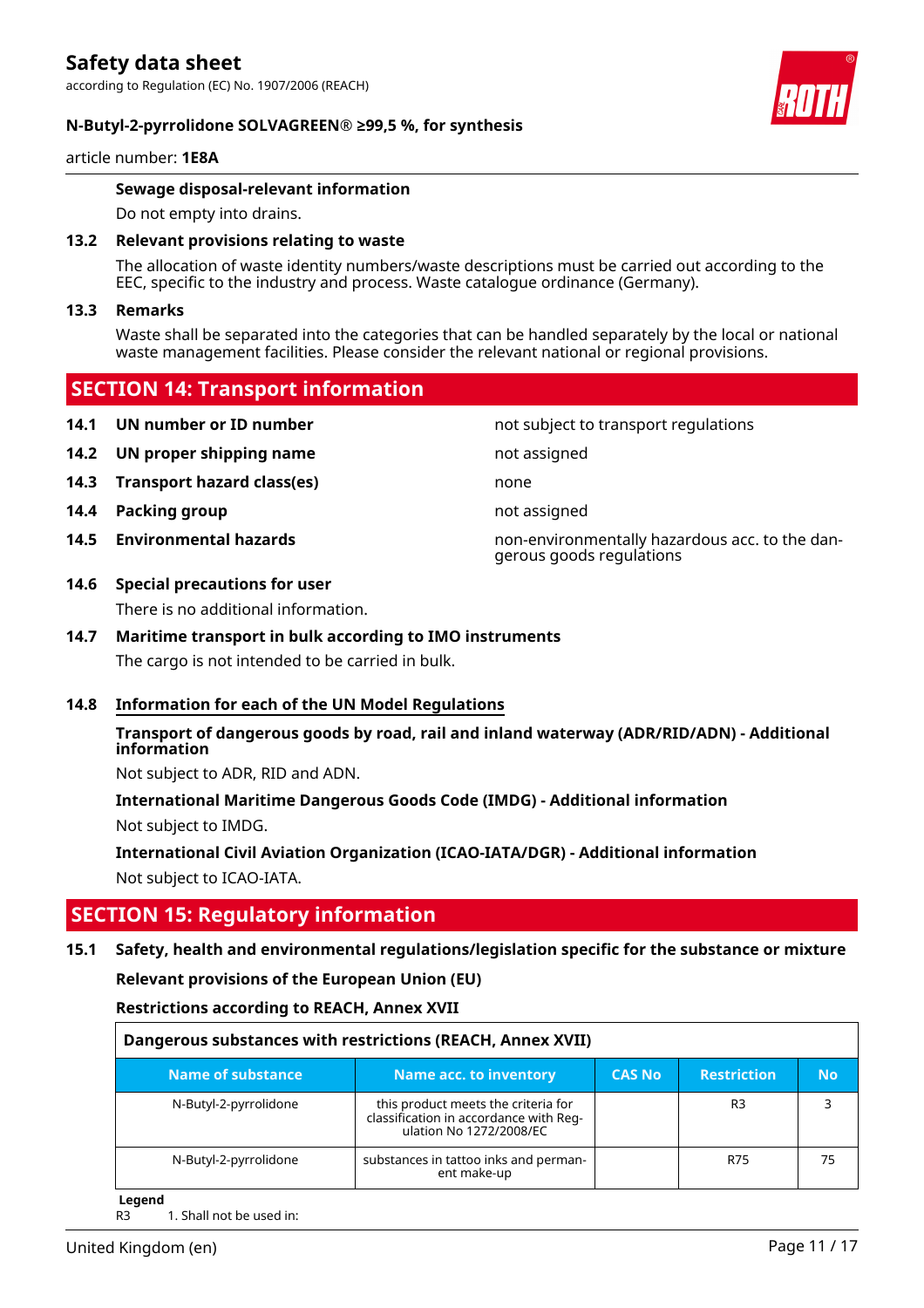

#### **N-Butyl-2-pyrrolidone SOLVAGREEN® ≥99,5 %, for synthesis**

#### article number: **1E8A**

#### **Legend**

- ornamental articles intended to produce light or colour effects by means of different phases, for example in ornamental lamps and ashtrays,

- tricks and jokes,

- games for one or more participants, or any article intended to be used as such, even with ornamental aspects,

2. Articles not complying with paragraph 1 shall not be placed on the market.

3. Shall not be placed on the market if they contain a colouring agent, unless required for fiscal reasons, or perfume, or both, if they:

— can be used as fuel in decorative oil lamps for supply to the general public, and

— present an aspiration hazard and are labelled with H304.

4. Decorative oil lamps for supply to the general public shall not be placed on the market unless they conform to the European Standard on Decorative oil lamps (EN 14059) adopted by the European Committee for Standardisation (CEN).

5. Without prejudice to the implementation of other Union provisions relating to the classification, labelling and packaging of substances and mixtures, suppliers shall ensure, before the placing on the market, that the following requirements are met:

(a) lamp oils, labelled with H304, intended for supply to the general public are visibly, legibly and indelibly marked as follows: "Keep lamps filled with this liquid out of the reach of children"; and, by 1 December 2010, "Just a sip of lamp oil – or even sucking the wick of lamps – may lead to life-threatening lung damage";

(b) grill lighter fluids, labelled with H304, intended for supply to the general public are legibly and indelibly marked by 1 December 2010 as follows: 'Just a sip of grill lighter fluid may lead to life threatening lung damage';

(c) lamps oils and grill lighters, labelled with H304, intended for supply to the general public are packaged in black opaque containers not exceeding 1 litre by 1 December 2010.';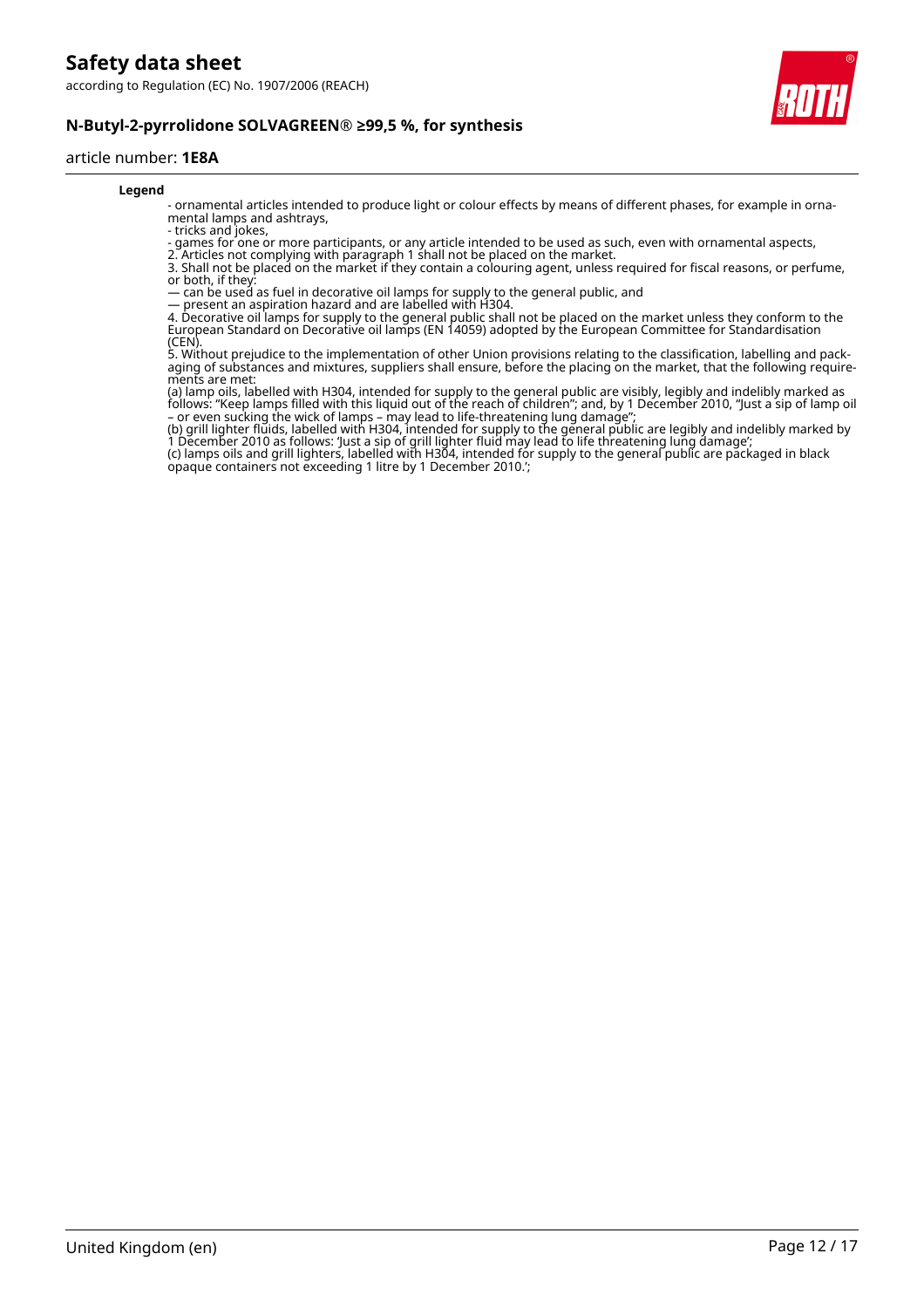

#### article number: **1E8A**



8. Mixtures that do not contain the statement "Mixture for use in tattoos or permanent make-up" shall not be used for tattooing purposes.

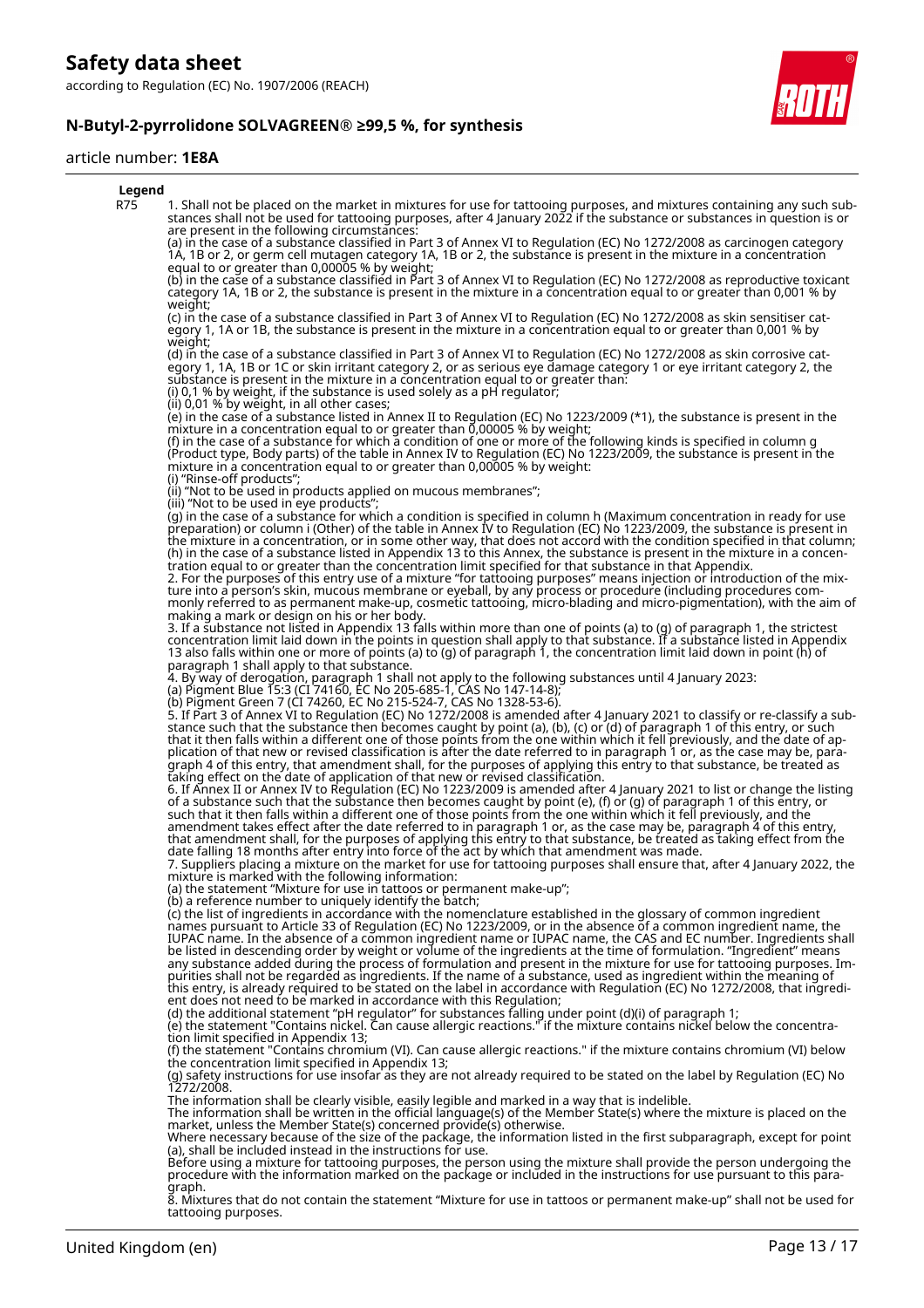

### **N-Butyl-2-pyrrolidone SOLVAGREEN® ≥99,5 %, for synthesis**

#### article number: **1E8A**

#### **Legend**

9. This entry does not apply to substances that are gases at temperature of 20 °C and pressure of 101,3 kPa, or generate a vapour pressure of more than 300 kPa at temperature of 50 °C, with the exception of formaldehyde (CAS No 50- 00-0, EC No 200-001-8).

10. This entry does not apply to the placing on the market of a mixture for use for tattooing purposes, or to the use of a mixture for tattooing purposes, when placed on the market exclusively as a medical device or an accessory to a medical device, within the meaning of Regulation (EU) 2017/745, or when used exclusively as a medical device or an accessory to a medical device, within the same meaning. Where the placing on the market or use may not be exclusively as a medical device or an accessory to a medical device, the requirements of Regulation (EU) 2017/745 and of this Regulation shall apply cumulatively.

#### **List of substances subject to authorisation (REACH, Annex XIV)/SVHC - candidate list**

Not listed.

#### **Seveso Directive**

|           | 2012/18/EU (Seveso III)                      |                                                                                                   |              |  |  |  |
|-----------|----------------------------------------------|---------------------------------------------------------------------------------------------------|--------------|--|--|--|
| <b>No</b> | <b>Dangerous substance/hazard categories</b> | Qualifying quantity (tonnes) for the application of lower and upper-tier re-<br><b>auirements</b> | <b>Notes</b> |  |  |  |
|           | not assigned                                 |                                                                                                   |              |  |  |  |

#### **Deco-Paint Directive**

| <b>VOC content</b> | 100 %<br>9589/ |
|--------------------|----------------|
|                    |                |

#### **Industrial Emissions Directive (IED)**

| VOC content | 100 %     |
|-------------|-----------|
| VOC content | 958 $9/1$ |

#### **Directive on the restriction of the use of certain hazardous substances in electrical and electronic equipment (RoHS)**

not listed

#### **Regulation concerning the establishment of a European Pollutant Release and Transfer Register (PRTR)**

not listed

#### **Water Framework Directive (WFD)**

not listed

#### **Regulation on the marketing and use of explosives precursors**

not listed

#### **Regulation on drug precursors**

not listed

#### **Regulation on substances that deplete the ozone layer (ODS)**

not listed

#### **Regulation concerning the export and import of hazardous chemicals (PIC)**

not listed

#### **Regulation on persistent organic pollutants (POP)**

not listed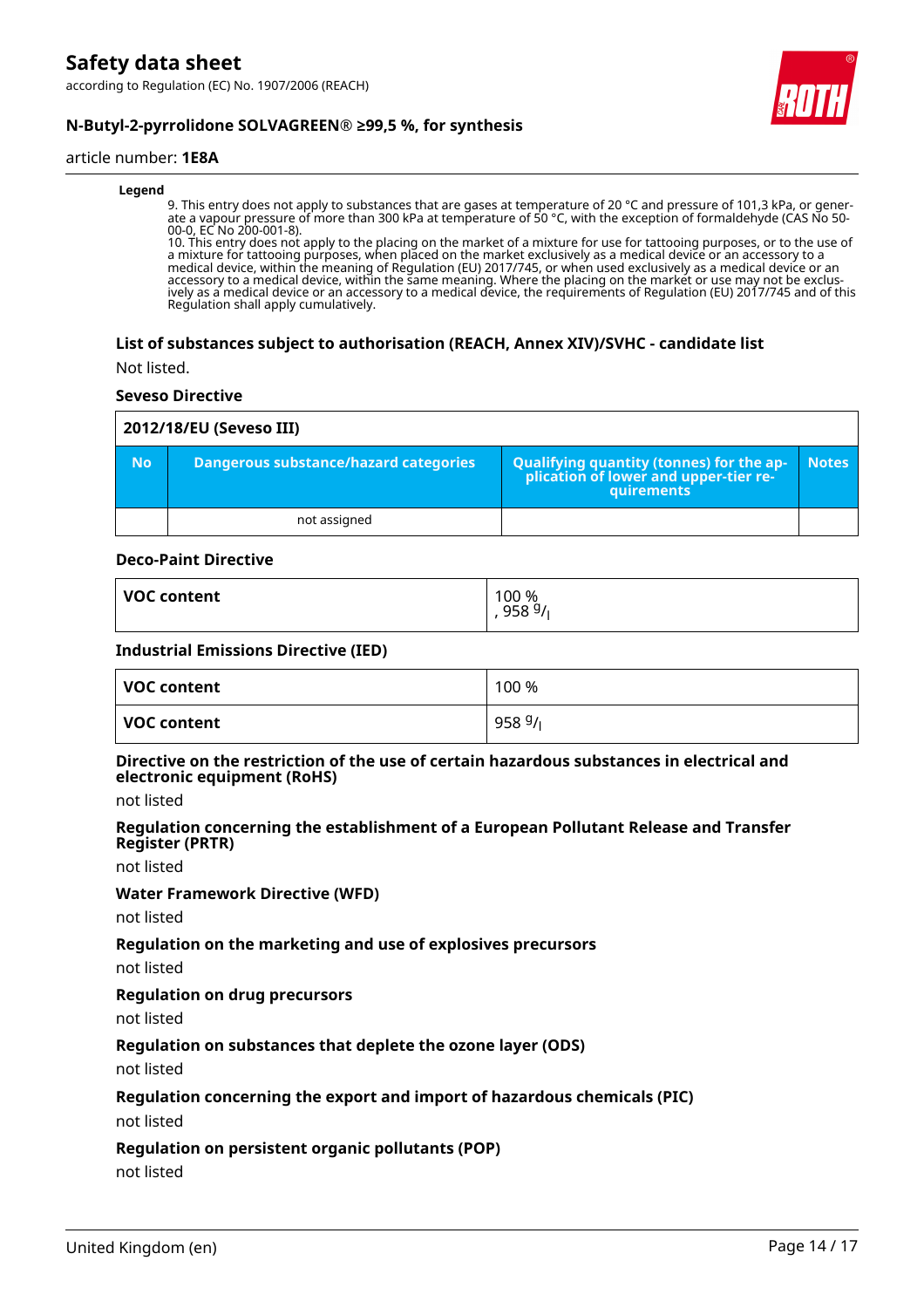

#### **N-Butyl-2-pyrrolidone SOLVAGREEN® ≥99,5 %, for synthesis**

article number: **1E8A**

#### **Other information**

Directive 94/33/EC on the protection of young people at work. Observe employment restrictions under the Maternity Protection Directive (92/85/EEC) for expectant or nursing mothers.

#### **National inventories**

| <b>Country</b> | <b>Inventory</b> | <b>Status</b>       |
|----------------|------------------|---------------------|
| EU             | ECSI             | substance is listed |
| JP             | ISHA-ENCS        | substance is listed |
| NZ             | NZIoC            | substance is listed |
| <b>PH</b>      | <b>PICCS</b>     | substance is listed |
| <b>TW</b>      | <b>TCSI</b>      | substance is listed |
| US.            | <b>TSCA</b>      | substance is listed |

# **Legend**

ECSI EC Substance Inventory (EINECS, ELINCS, NLP)

ISHA-ENCS Inventory of Existing and New Chemical Substances (ISHA-ENCS)

NZIoC New Zealand Inventory of Chemicals PICCS Philippine Inventory of Chemicals and Chemical Substances (PICCS)

TCSI Taiwan Chemical Substance Inventory

TSCA Toxic Substance Control Act

#### **15.2 Chemical Safety Assessment**

No Chemical Safety Assessment has been carried out for this substance.

# **SECTION 16: Other information**

#### **Indication of changes (revised safety data sheet)**

Alignment to regulation: Regulation (EC) No. 1907/2006 (REACH), amended by 2020/878/EU

| <b>Section</b> | <b>Former entry (text/value)</b>                      | <b>Actual entry (text/value)</b>                                                                                             | Safety-<br>relev-<br>ant |
|----------------|-------------------------------------------------------|------------------------------------------------------------------------------------------------------------------------------|--------------------------|
| 2.1            |                                                       | Classification according to Regulation (EC) No<br>1272/2008 (CLP):<br>change in the listing (table)                          | yes                      |
| 2.3            | Other hazards:<br>There is no additional information. | Other hazards                                                                                                                | yes                      |
| 2.3            |                                                       | Results of PBT and vPvB assessment:<br>According to the results of its assessment, this<br>substance is not a PBT or a vPvB. | yes                      |

Restructuring: section 9, section 14

#### **Abbreviations and acronyms**

| Abbr.      | <b>Descriptions of used abbreviations</b>                                                                                                                                                                                       |
|------------|---------------------------------------------------------------------------------------------------------------------------------------------------------------------------------------------------------------------------------|
| <b>ADN</b> | Accord européen relatif au transport international des marchandises dangereuses par voies de naviga-<br>tion intérieures (European Agreement concerning the International Carriage of Dangerous Goods by In-<br>land Waterways) |
| <b>ADR</b> | Accord relatif au transport international des marchandises dangereuses par route (Agreement concern-<br>ing the International Carriage of Dangerous Goods by Road)                                                              |
| <b>ATE</b> | <b>Acute Toxicity Estimate</b>                                                                                                                                                                                                  |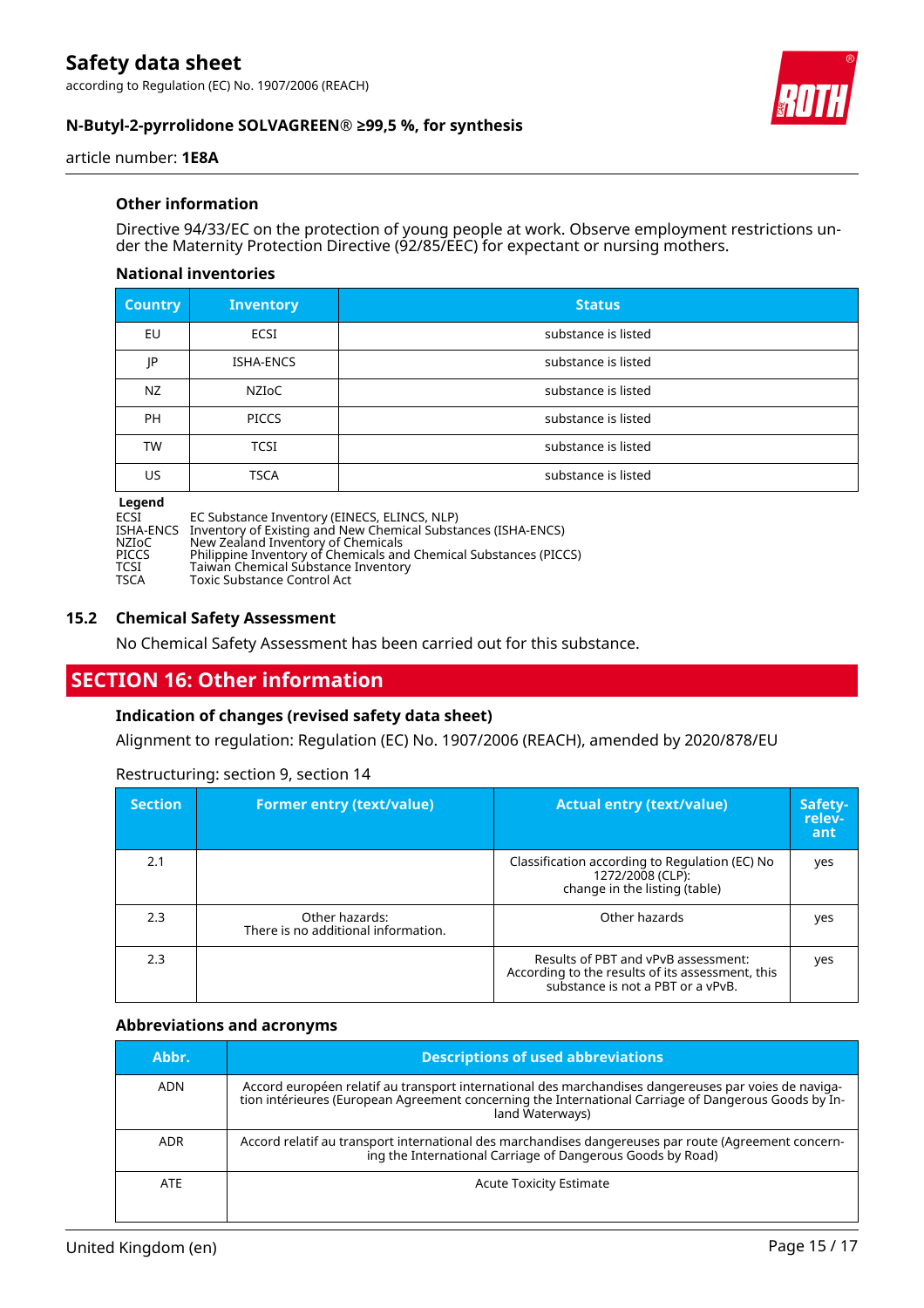according to Regulation (EC) No. 1907/2006 (REACH)



### **N-Butyl-2-pyrrolidone SOLVAGREEN® ≥99,5 %, for synthesis**

#### article number: **1E8A**

| Abbr.         | <b>Descriptions of used abbreviations</b>                                                                                                                                              |
|---------------|----------------------------------------------------------------------------------------------------------------------------------------------------------------------------------------|
| <b>BCF</b>    | <b>Bioconcentration factor</b>                                                                                                                                                         |
| CAS           | Chemical Abstracts Service (service that maintains the most comprehensive list of chemical substances)                                                                                 |
| <b>CLP</b>    | Regulation (EC) No 1272/2008 on classification, labelling and packaging of substances and mixtures                                                                                     |
| <b>DGR</b>    | Dangerous Goods Regulations (see IATA/DGR)                                                                                                                                             |
| <b>DNEL</b>   | Derived No-Effect Level                                                                                                                                                                |
| <b>EC50</b>   | Effective Concentration 50 %. The EC50 corresponds to the concentration of a tested substance causing<br>50 % changes in response (e.g. on growth) during a specified time interval    |
| EC No         | The EC Inventory (EINECS, ELINCS and the NLP-list) is the source for the seven-digit EC number, an identi-<br>fier of substances commercially available within the EU (European Union) |
| <b>EINECS</b> | European Inventory of Existing Commercial Chemical Substances                                                                                                                          |
| <b>ELINCS</b> | European List of Notified Chemical Substances                                                                                                                                          |
| ErC50         | $\equiv$ EC50: in this method, that concentration of test substance which results in a 50 % reduction in either<br>growth (EbC50) or growth rate (ErC50) relative to the control       |
| <b>GHS</b>    | "Globally Harmonized System of Classification and Labelling of Chemicals" developed by the United Na-<br>tions                                                                         |
| <b>IATA</b>   | <b>International Air Transport Association</b>                                                                                                                                         |
| IATA/DGR      | Dangerous Goods Regulations (DGR) for the air transport (IATA)                                                                                                                         |
| <b>ICAO</b>   | International Civil Aviation Organization                                                                                                                                              |
| IMDG          | International Maritime Dangerous Goods Code                                                                                                                                            |
| <b>LC50</b>   | Lethal Concentration 50%: the LC50 corresponds to the concentration of a tested substance causing 50 %<br>lethality during a specified time interval                                   |
| LD50          | Lethal Dose 50 %: the LD50 corresponds to the dose of a tested substance causing 50 % lethality during a<br>specified time interval                                                    |
| LEL           | Lower explosion limit (LEL)                                                                                                                                                            |
| <b>NLP</b>    | No-Longer Polymer                                                                                                                                                                      |
| <b>PBT</b>    | Persistent, Bioaccumulative and Toxic                                                                                                                                                  |
| PNEC          | Predicted No-Effect Concentration                                                                                                                                                      |
| REACH         | Registration, Evaluation, Authorisation and Restriction of Chemicals                                                                                                                   |
| <b>RID</b>    | Règlement concernant le transport International ferroviaire des marchandises Dangereuses (Regula-<br>tions concerning the International carriage of Dangerous goods by Rail)           |
| <b>SVHC</b>   | Substance of Very High Concern                                                                                                                                                         |
| UEL           | Upper explosion limit (UEL)                                                                                                                                                            |
| <b>VOC</b>    | Volatile Organic Compounds                                                                                                                                                             |
| vPvB          | Very Persistent and very Bioaccumulative                                                                                                                                               |

#### **Key literature references and sources for data**

Regulation (EC) No 1272/2008 on classification, labelling and packaging of substances and mixtures. Regulation (EC) No. 1907/2006 (REACH), amended by 2020/878/EU.

Agreement concerning the International Carriage of Dangerous Goods by Road (ADR). Regulations concerning the International Carriage of Dangerous Goods by Rail (RID). International Maritime Dangerous Goods Code (IMDG). Dangerous Goods Regulations (DGR) for the air transport (IATA).